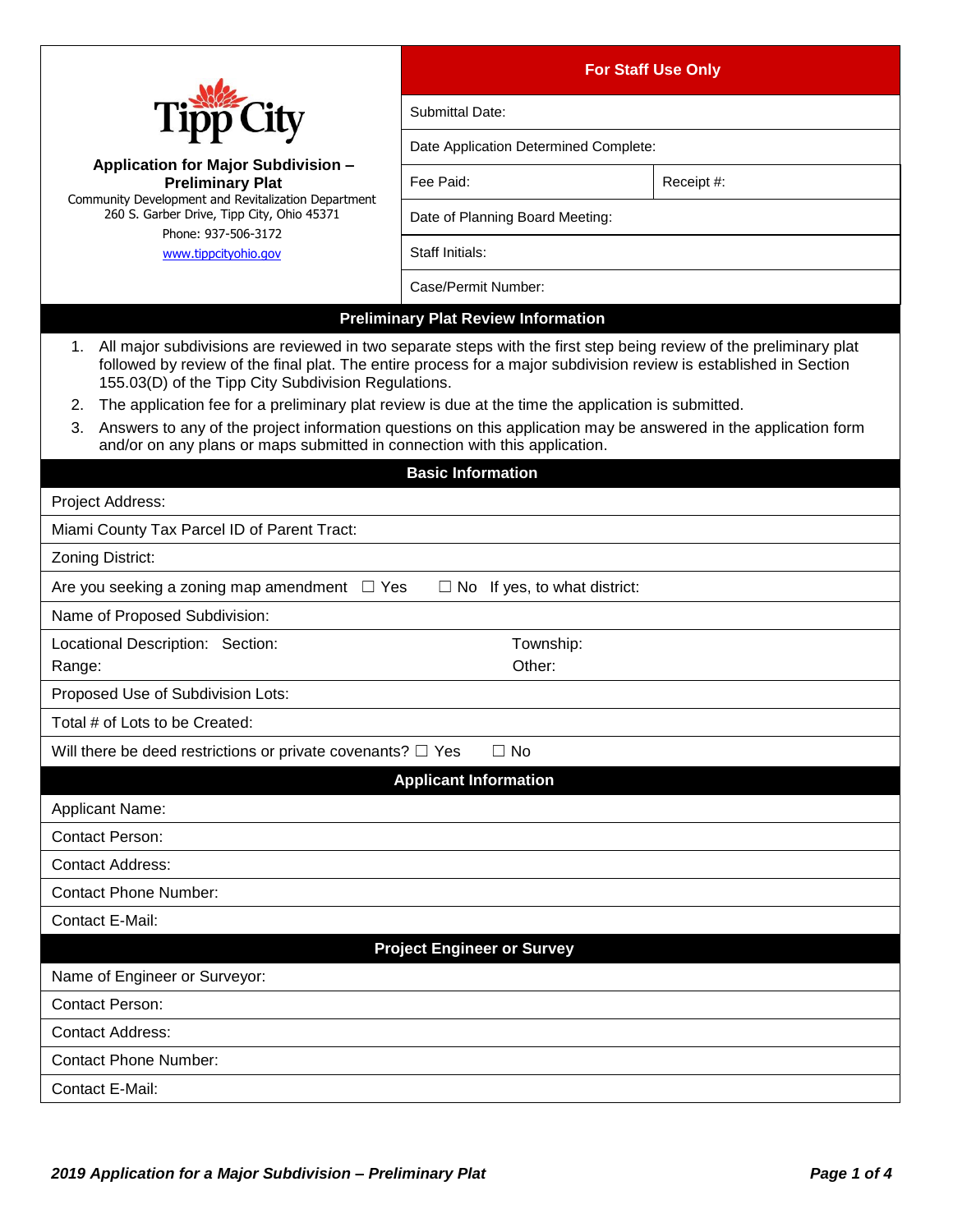| Case/Permit Number:                                                                                                                                                                                                                                                                                                                                                                                                                       |
|-------------------------------------------------------------------------------------------------------------------------------------------------------------------------------------------------------------------------------------------------------------------------------------------------------------------------------------------------------------------------------------------------------------------------------------------|
| <b>Additional Project Information</b>                                                                                                                                                                                                                                                                                                                                                                                                     |
| 1) Please provide a list of all of the proposed improvements and utilities that will be installed and identify your<br>intention to install or post a guarantee prior to the actual installation. Use additional sheets of paper if<br>necessary.                                                                                                                                                                                         |
|                                                                                                                                                                                                                                                                                                                                                                                                                                           |
|                                                                                                                                                                                                                                                                                                                                                                                                                                           |
|                                                                                                                                                                                                                                                                                                                                                                                                                                           |
|                                                                                                                                                                                                                                                                                                                                                                                                                                           |
| 2) Will you be requesting any modifications of the subdivision standards? If so, please describe the modification<br>you will be requesting and the justification for the request.                                                                                                                                                                                                                                                        |
|                                                                                                                                                                                                                                                                                                                                                                                                                                           |
| <b>Signature</b>                                                                                                                                                                                                                                                                                                                                                                                                                          |
| I certify that, to the best of my knowledge, the information contained in this form and within any attachments is<br>correct and truthful. Furthermore, I certify that I am the property owner or a duly authorized agent of the<br>property owner for this application. I understand that knowingly falsifying this information may be grounds for<br>the denial or revoking of this application and any subsequent review applications. |
| Print Name:                                                                                                                                                                                                                                                                                                                                                                                                                               |
| Signature:                                                                                                                                                                                                                                                                                                                                                                                                                                |
| Date:                                                                                                                                                                                                                                                                                                                                                                                                                                     |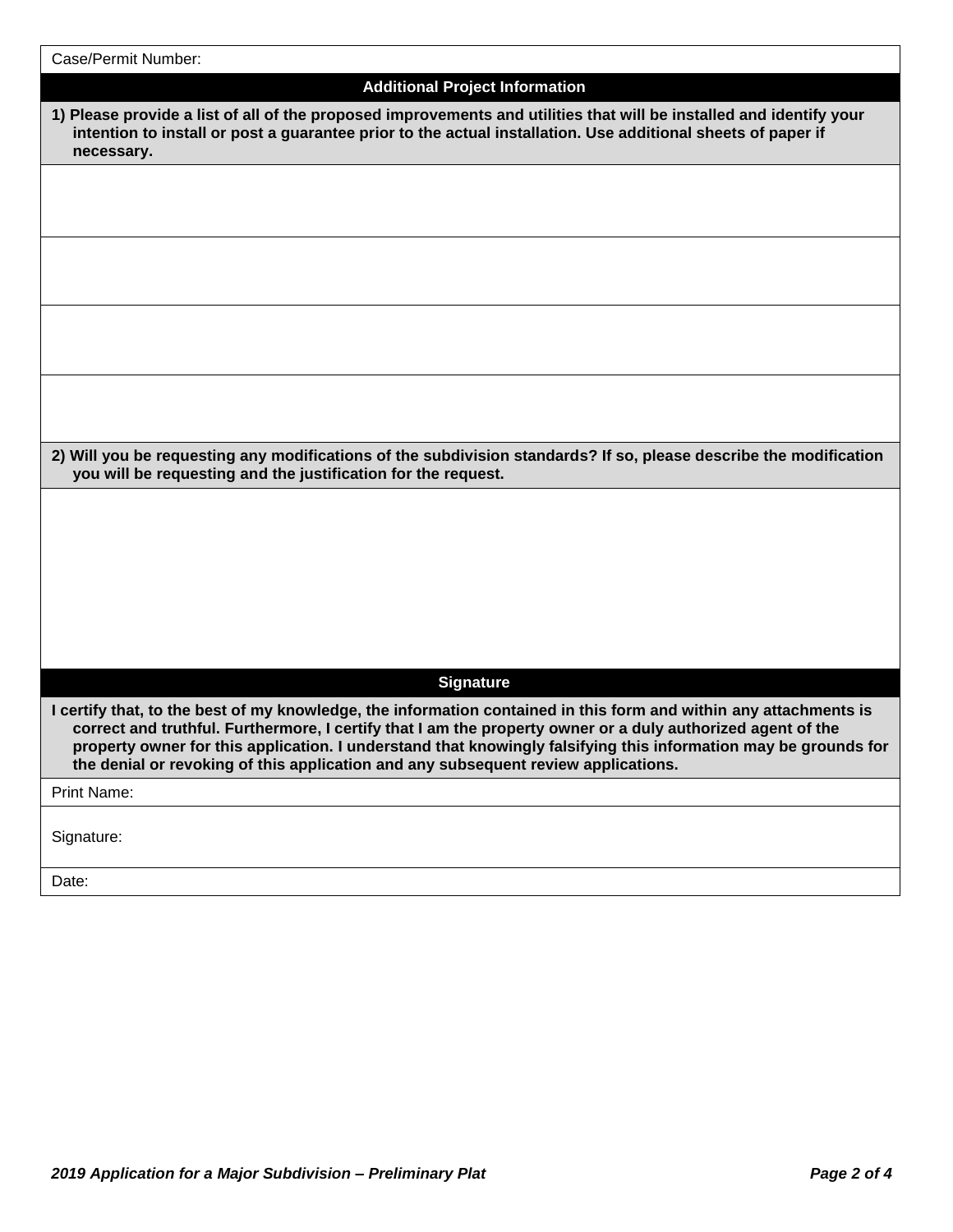| Case/Permit Number:                                   |  |  |
|-------------------------------------------------------|--|--|
| <b>Preliminary Plat Decision - For Staff Use Only</b> |  |  |
| Action of Planning Board: □ Approved<br>$\Box$ Denied |  |  |
| Date of Approval:                                     |  |  |
| Expiration Date (if applicable):                      |  |  |
| Comments:                                             |  |  |
|                                                       |  |  |
|                                                       |  |  |
|                                                       |  |  |